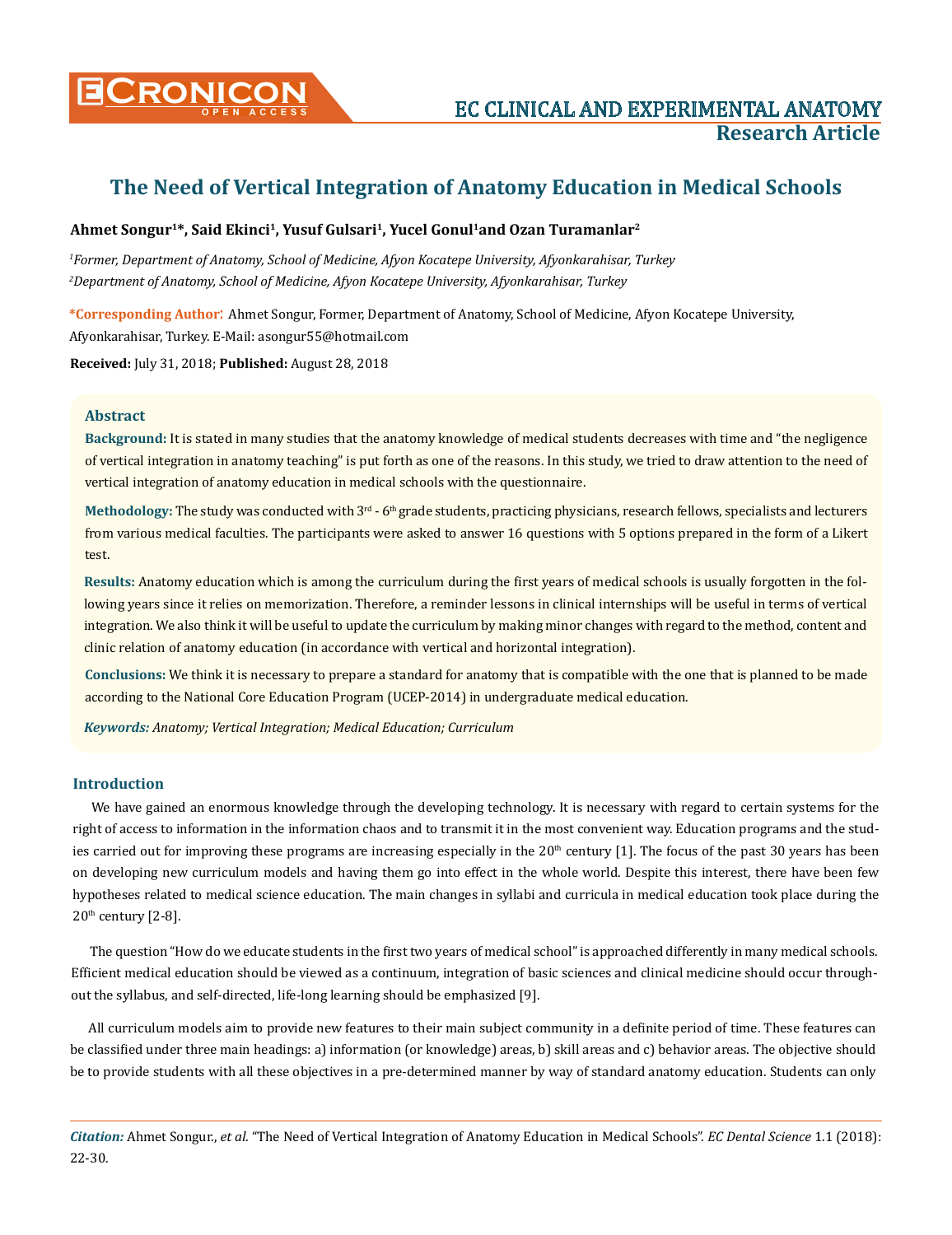acquire information through amphitheater lectures, prosections of cadavers and multiple-choice questions (MCQ) exams. The percentage of cadaver dissections which can provide many skills and cool behavior habits to students as well as studies carried out on live human models are is very low and it even seems as if they do not exist. The limited number of cadavers causes the practical education of medical students to be weaker.

Many physicians agree that accurate knowledge of anatomy and variations is vital to ensure safe and efficient clinical practice. It has been stated in many studies that the anatomy knowledge of students of medicine decrease with time and "the negligence of vertical integration in anatomy teaching" is listed among significant reasons for this. Therefore, reminder lessons during some clinic internships (especially at the beginning of clinic internships) will be useful in terms of vertical integration [10,11].

Student feedbacks are one of the common research methods to assess the level reached through the education process, defining and completing missing points and correcting mistakes. Feedbacks help the participants to partake in the education process. Therefore, this research method is commonly used and has become an integral part of the education programs in the operating period [12].

In this study; we tried to draw attention to the need for vertical integration in medical schools through the questionnaire we prepared. We tried to discuss our findings and present conclusions with recommendations for further research.

## **Materials and Methods**

The study was examined and approved by the Clinical Research Ethics Committee at Afyon Kocatepe University. Following the acquisition of the required permissions from the deans of faculty, the questionnaires were handed out by lecturers of the anatomy department in April during the 2013-2014 academic year. The questionnaire was conducted on 3rd - 6th grade medical students, practicing physicians, research fellows, specialist doctors and lecturers from Medical Schools of Afyon Kocatepe University, Pamukkale University, and Namık Kemal University. Some people also participated in the questionnaire via the internet and social media. The participants were chosen from those who received an integrated education.

In the questionnaire, the participants were asked to answer 16 questions with 5 choices (1- Strongly disagree, 2- Disagree, 3- Undecided, 4- Agree, 5- Strongly agree), prepared in the form of a Likert test.

Age, gender, class, and title were indicated anonymously in the questionnaires. It took seven minutes on average to fill out the questionnaire. The acquired data and answers to questions were grouped statistically and via calculated percentages. Answers of the participants were categorized by grouping. Three groups were created in total; "strongly disagree and disagree" forms a group, "undecided" form a separate group, and "agree and strongly agree" forms another group.

## **Results and Discussion**

#### **Demographics of respondents**

464 volunteers participated in the study. 33.4% were students or employees at Afyon Kocatepe University; 28% were from Namik Kemal University, 12.7% were from Pamukkale University whereas 25.9% participated online. 50.2% were female and 49.8% were male. 82.8% were medical students, 5.6% were practitioner physicians or research fellows, 1.1% were specialists and 10.5% were lecturers. 38.4% of the students were 3<sup>rd</sup> graders, 31.3% were 4<sup>th</sup> graders, 6% were 5<sup>th</sup> graders and 7.1% were 6<sup>th</sup> graders (Table 1).

| <b>Gender and number</b> | The medical faculty participated in the | <b>Education level and number of</b> | <b>Class and number of</b> |  |
|--------------------------|-----------------------------------------|--------------------------------------|----------------------------|--|
| of participants          | study and number of participants        | <i>participants</i>                  | students                   |  |
| Female                   | Afyon Kocatepe University               | Medical student                      | $3rd$ class                |  |
| 233 (50,2%)              | 155 (33,4%)                             | 384 (82,8%)                          | 178 (38,4%)                |  |
| Male                     | Namik Kemal University                  | Practitioner physicians/resc fellows | 4 <sup>th</sup> class      |  |
| 231 (49,8%)              | 130 (28%)                               | $26(5,6\%)$                          | 145 (31,3%)                |  |
|                          | Pamukkale University                    | Specialist physicians                | 5 <sup>th</sup> class      |  |
|                          | 59 (12,7%)                              | $5(1,1\%)$                           | 28 (6%)                    |  |
|                          | Via the internet                        | Lecturer                             | 6 <sup>th</sup> class      |  |
|                          | 120 (25,9%)                             | 49 (10,5%)                           | $33(7,1\%)$                |  |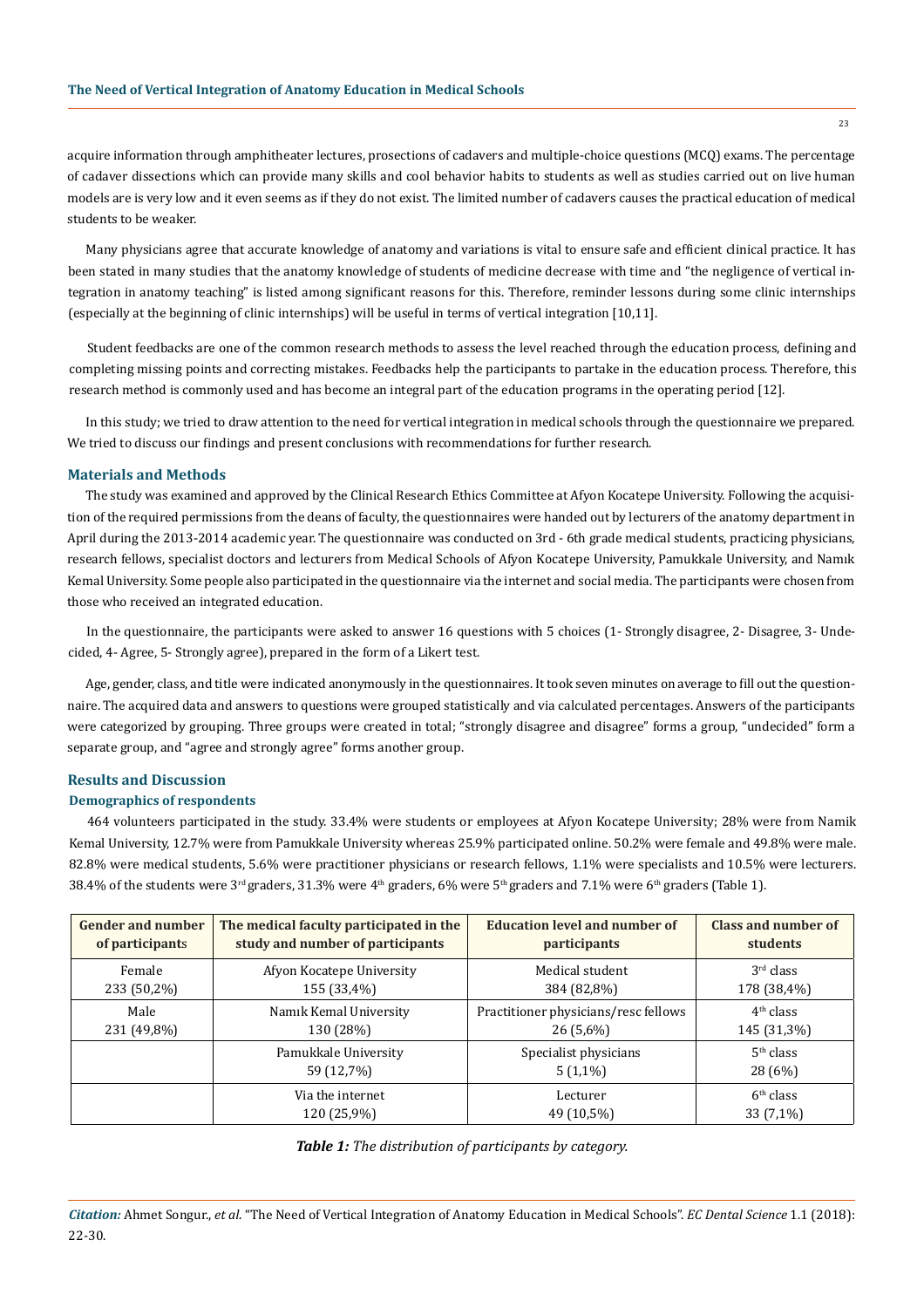#### **Questionnaire responses**

The Likert type responses to the questionnaire of the participants have been given in table 2.

- 1. "I think that I took adequate anatomy courses for the medical profession. Therefore, it is not necessary to make changes in the syllabus". (32% of the respondents strongly agree or agree with the statement, 26% are undecided, 42% disagree or strongly disagree).
- 2. "I think anatomy course was a waste of time for me". (16% of the respondents strongly agree or agree with the statement, 14% are undecided, the majority of them (70%) disagree or strongly disagree).
- 3. "First and second year anatomy courses should be reminded during the  $4<sup>th</sup>$  and  $5<sup>th</sup>$  year at the school of medicine". (Almost half of the respondents (57%) strongly agree or agree with the statement, 16% are undecided, 27% disagree or strongly disagree).
- 4. "I would like to be taught anatomical information by an anatomist during the internship". (43% of the respondents strongly agree or agree with the statement, 19% are undecided, 38% disagree or strongly disagree).
- 5. "I think that the duration of the anatomy course is sufficient". (62% of the respondents strongly agree or agree with the statement, 18% are undecided, 20% disagree or strongly disagree).
- 6. "I think that the number of anatomy courses is sufficient". (63% of the respondents strongly agree or agree with the statement, 18% are undecided, 19% disagree or strongly disagree).
- 7. "Number of hours of anatomy lectures/theoretical courses should be increased". (A few respondents (19%) strongly agree or agree with the statement, 17% are undecided, 64% disagree or strongly disagree).
- 8. "Number of hours of anatomy practical courses should be increased". (More than half of the respondents (63%) strongly agree or agree with the statement, 12% are undecided, 25% disagree or strongly disagree).
- 9. "Associating anatomy lectures with problem-based teaching (PBL) reinforces my learning". (Majority of the respondents (61%) strongly agree or agree with the statement, 20% are undecided, 19% disagree or strongly disagree).
- 10. "Associating anatomy practical courses with problem-based teaching (PBL) reinforces my learning". (Majority of the respondents (67%) strongly agree or agree with the statement, 18% are undecided, 15% disagree or strongly disagree).
- 11. "Anatomy lectures supported by clinical data reinforce my learning". (Great number of the respondents (85%) strongly agree or agree with the statement, 8% are undecided, 5% disagree or strongly disagree).
- 12. "Integrated education system has enabled us to better understand the anatomy courses". (41% of the respondents strongly agree or agree with the statement, 44% are undecided, 15% disagree or strongly disagree).
- 13. "Cadaver dissection should be performed during practical anatomy courses". (A great deal of the respondents (73%) strongly agree or agree with the statement, 12% are undecided, 15% disagree or strongly disagree).
- 14. "Radiological and sectional anatomy lessons should be added to the anatomy lectures". (A large number of respondents (78%) strongly agree or agree with the statement, 10% are undecided, 12% disagree or strongly disagree).
- 15. "Radiological and sectional anatomy lessons should be added to the anatomy practical classes". (Majority of the respondents (78%) strongly agree or agree with the statement, 10% are undecided, 12% disagree or strongly disagree).
- 16. "If the anatomy course is added to the syllabus as an elective course, I will select it in addition to regular education". (42% of the respondents strongly agree or agree with the statement, 20% are undecided, 38% disagree or strongly disagree).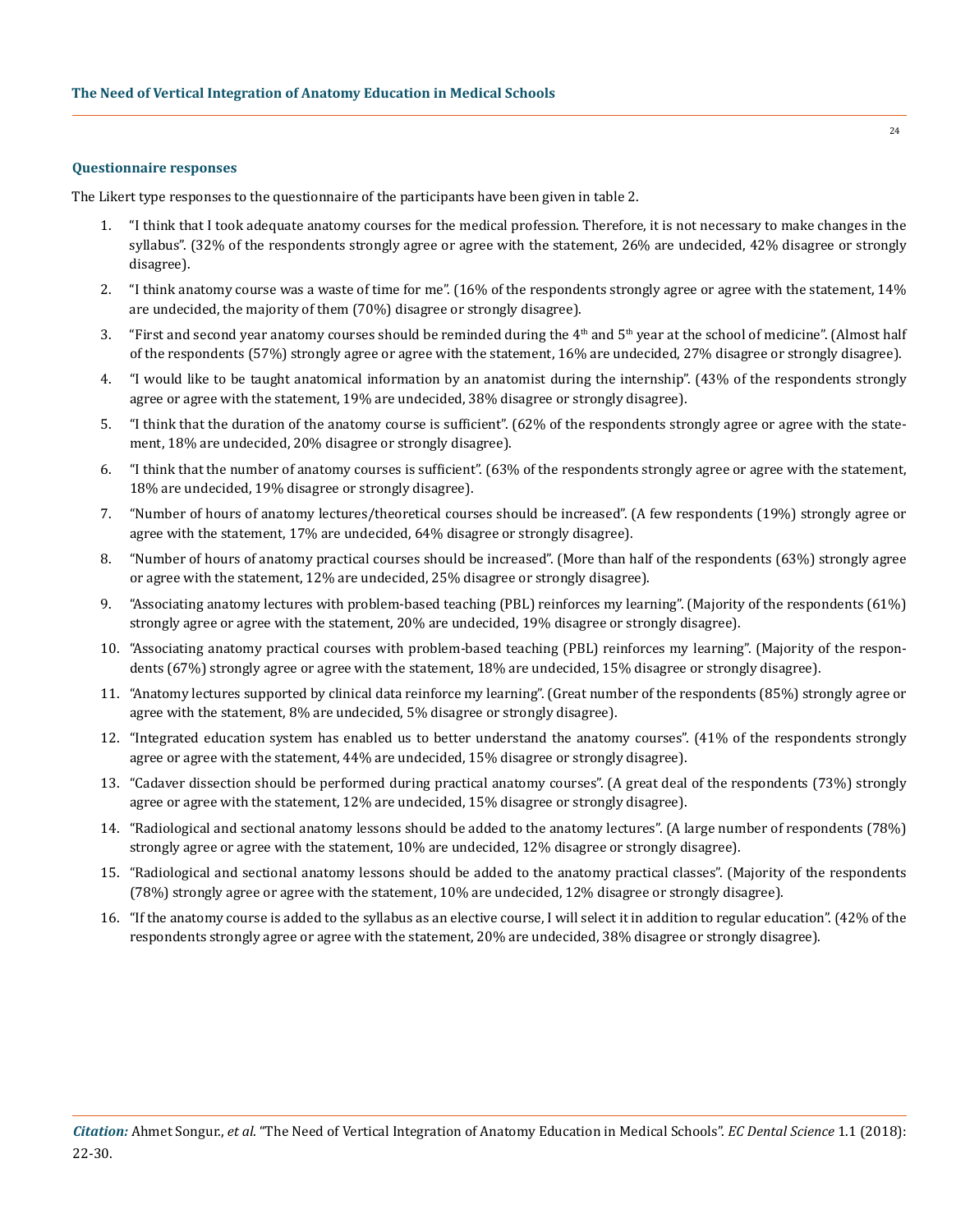| <b>Ideas/Opinions</b>                                                                                                                               |  | 3  | $4 - 5$ |
|-----------------------------------------------------------------------------------------------------------------------------------------------------|--|----|---------|
| 1- I think that I have received adequate anatomy course for medical profession. Therefore, it is not necessary                                      |  | 26 | 32      |
| to make changes in the curriculum.                                                                                                                  |  |    |         |
| 2. I think anatomy course was a waste of time for me.                                                                                               |  | 14 | 16      |
| 3. First and second years anatomy courses should be reminded in $4th$ and $5th$ year in faculty of medicine.                                        |  | 16 | 57      |
| 4. I would like to be teach anatomical information by anatomist during internship.                                                                  |  | 19 | 43      |
| 5. I think duration of anatomy course is enough.                                                                                                    |  | 18 | 62      |
| 6. I think anatomy course is sufficient in terms of number.                                                                                         |  | 18 | 63      |
| 7. Number of hours of anatomy lectures/theorical classes should be increased.                                                                       |  | 17 | 19      |
| 8. Number of hours of anatomy practical classes should be increased.                                                                                |  | 12 | 63      |
| 9. Associating anatomy lectures with problem-based teaching (PBL) reinforces my learning.                                                           |  | 20 | 61      |
| 10. Associating anatomy practical classes with problem-based teaching (PBL) reinforces my learning.                                                 |  | 18 | 67      |
| 11. Anatomy lectures which are supported by clinical data reinforce my learning.                                                                    |  | 8  | 85      |
| 12. Integrated education system has enabled us to better understand the anatomy courses.                                                            |  | 44 | 41      |
| 13. Cadaver dissection should be performed in anatomy practical classes.                                                                            |  | 12 | 73      |
| 14. The radiological and sectional anatomy lessons should be added to the anatomy lectures.                                                         |  | 10 | 78      |
| 15. The radiological and sectional anatomy lessons should be added to the anatomy practical classes.                                                |  | 10 | 78      |
| 16. If anatomy course be added to the curriculum as an elective course, I will also select the anatomy course,<br>in addition to regular education. |  | 20 | 42      |

*Table 2: The questionnaire reviews. 1: Strongly disagree 2: Disagree 3: Undecided 4: Agree 5: Strongly agree. Numbers are given as percent.*

It has been stated in many studies that the anatomy knowledge of medical students decrease over time and there are eight factors related with this: 1) Anatomy is taught by teachers who are not medically qualified, 2) The deficiency of a core anatomy syllabus, 3) Decrease in the dissection as a teaching tool, 4) Anatomy is not taught in context, 5) Integrated curricula (systems-based curricula or problem-based learning), 6) The deficiencies in assessment methods in anatomical knowledge, 7) Decrease in anatomy teaching time and 8) Neglect of vertical integration of anatomy teaching [10,11,13-15]. We can also add other reasons for our Country. These are 1) The increase the number of students enrolled at the medical school in recent years along with the increase in the ratio of student/lecturers, 2) Inability to find sufficient medical anatomists as a result of the opening of too many medical schools.

In this context, we tried to answer the following questions in this study. 1) Does the anatomy education model meet the needs of students? 2) Are the hours and content of anatomy courses sufficient? 3) Is anatomy course satisfactory for the medical profession? 4) Is there a need for a vertical integration system in addition to the existing system? Our research is important for measuring the competence level of given anatomy education in various medical schools in Turkey. The study was carried out on people who have successfully completed an anatomy course. Therefore, students had a chance to answer the questions independently without pressure.

In this questionnaire, statement number 1 was "I think that I took adequate anatomy courses for the medical profession. Therefore, it is not necessary to make changes in the curriculum". Majority of the responses to this statement was negative (42%) (disagree or strongly disagree). Thirty-two percent of the respondents strongly agreed or agreed with the statement and there were 26% undecided respondents. Based on these results; there was no significant difference between those who do not want the syllabus of anatomy education to change before graduation with those who want it to change. In order to fit the anatomy education to the current medical training time, various topics can be left out (negligence of sectional, topographic or clinical courses) or the lecturer can change the content of the topics according to their field of study in some medical schools [10].

*Citation:* Ahmet Songur., *et al*. "The Need of Vertical Integration of Anatomy Education in Medical Schools". *EC Dental Science* 1.1 (2018): 22-30.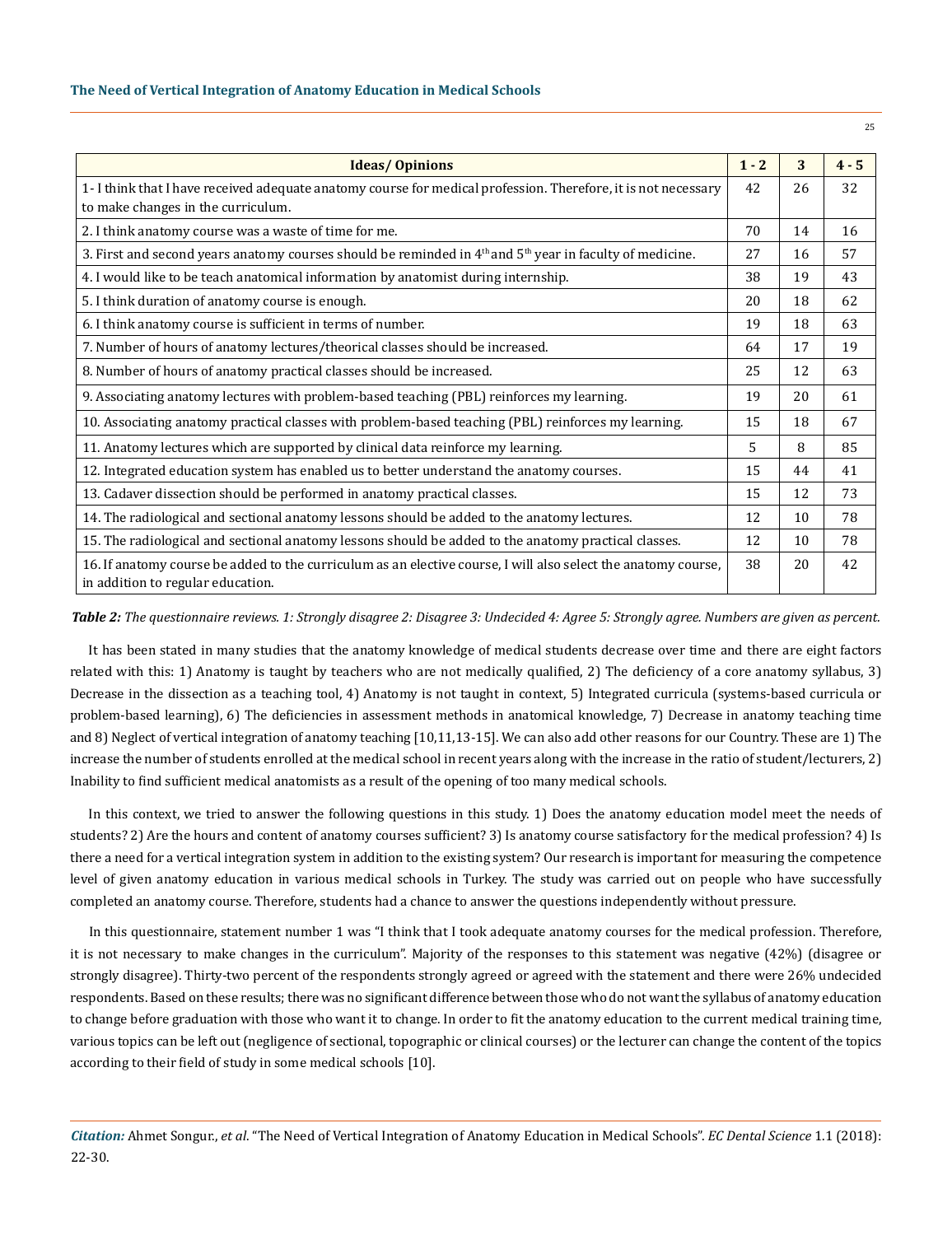In addition, we believe that anatomy education needs a standardization planned in accordance with the National Core Curriculum (NCC) for undergraduate medical education. When a literature survey is made, it can be observed that most anatomists agree on having a core curriculum [9-11].

However, consensus on the depth of the curriculum seems too little. For example; is it necessary to know origin and insertion points, functions and nerves for every muscle or detailed information about descending- ascending tracts in the central nervous system? The program and syllabus should be associated with NCC-2014 (as much as possible). This syllabus will provide three things: 1) Anatomists, clinicians, and administrators will be able to control what students need to know and how much they need to know. 2) Students will be able to know what they learn during the anatomy course and how much they need to know (auto-control). 3) It also provides students an easy access to information.

Statement number 2 was "I think anatomy course was a waste of time for me". Majority of the respondents (70%) answered this statement negatively so they stated that the content of the anatomy lesson is useful. Nevertheless, 16% of the respondents thought that the anatomy course was a waste of time and 14% were undecided about it. Anatomy is one of the basic courses of medical education. Therefore it is not possible to learn clinical information without anatomy (especially surgical topics). Doctors/candidates can identify abnormal structures and pathology only after learning the normal formation.

Statement number 4 was "I would like to be taught anatomical information by an anatomist during the internship". Ratios of positive or negative responses to this statement were close (44% positive, 41% negative). We think it may be helpful to teach anatomy lesson in clinical practice by anatomists.

Statement number 5 was "I think that the duration of the anatomy course is sufficient". Most respondents answered this statement (64%) positively. Statement number 6 was "I think that the number of anatomy courses is sufficient". Similarly, the majority of the respondents gave positive answers (64%). We think it would be useful to revise the content of anatomy courses as well as their clinical relevance by making minimal changes to the curriculum. With that in mind, one of the factors stated in relevant literature as a cause for the decline of anatomy information is a reduction in anatomy teaching time. Here are two influential factors: a) Due to the increasing number of students, students are not given enough time especially in practical classes. b) There is a large amount of knowledge and competence to be taught in the medical education curriculum, so the available time for anatomy education has reduced [10,16].

Statement number 7 was "Number of hours of anatomy lectures should be increased". Most respondents gave (65%) negative answers. However, more than half (59%) of the respondents answered gave positive responses to statement number 8, "Number of hours of anatomy practical classes should be increased". 28% of the respondents thought that there is no need to increase the hours of practical classes. 103 second grade students who participated in the practical classes were surveyed in Uludag University School of Medicine. 56.3% of the students thought that practical classes are enough, whereas 43.7% stated that they should be increased [12]. There are 40 and 98 hours (total of 138) of anatomy practical classes in the first and second grades respectively at the Medical School of Uludag University. The total number of hours of practical anatomy classes in our faculty is 120 (52 in the first grade, 68 in the second grade). As mentioned above we believe it would be beneficial to increase the hours of practical classes with minimal changes in the theoric curriculum.

Statement number 9 was, "Associating anatomy lectures with problem-based teaching (PBL) reinforces my learning". 61% of the respondents agreed or strongly agreed with the statement, while 19% of them disagreed or strongly disagreed. Similarly, statement number 10 was, "Associating anatomy practical classes with problem-based teaching (PBL) reinforces my learning". More than half of the respondents (67%) gave a positive response. Both students and trainers are important for the preparation of a successful training program. A team must be created for systematic cooperation. Establishing effective communication for finding solutions to problems and sharing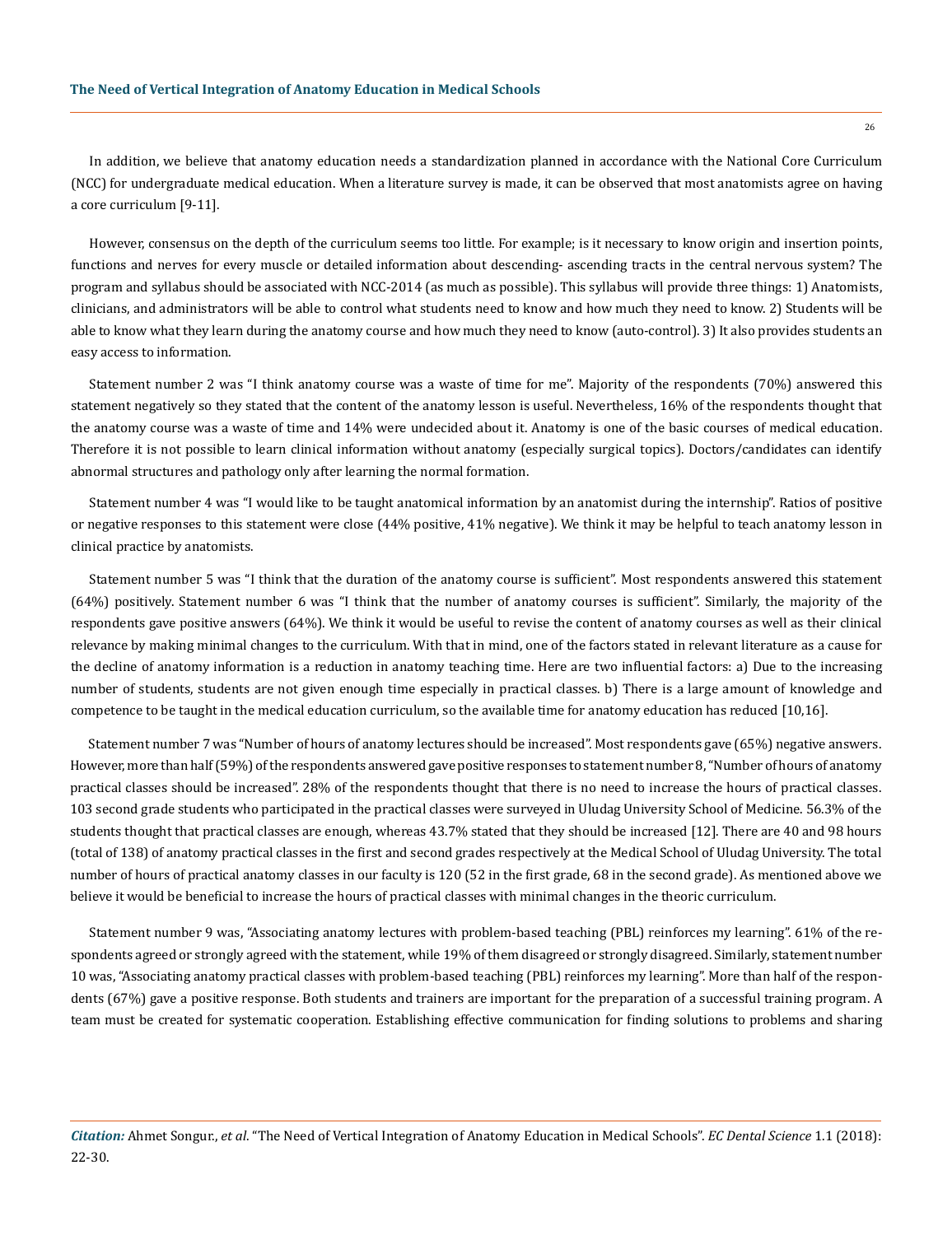achievements is one of the factors that make it easy to be successful during educational life. Instead of a one-sided communication similar to the usual lectures of teachers, active learning based on interaction enables the students to have a say on what and how much they need to know. Passive student concept is lost in the student-centered teaching model and the teacher becomes a mentor. This educational model has a two-sided communication and aims to provide the student with skills in research and self-learning. The importance of mutual communication is great on the basis of the student-centered teaching model. Nowadays it is becoming increasingly common [12,17]. However, self-directed learning is not favored as a learning method for anatomy [18], therefore, anatomy lectures should be continued at medical schools.

Statement number 11 was, "Anatomy lectures supported by clinical data reinforce my learning". A large number of respondents (85%) responded positively. Teaching anatomy has a weakness at the point of establishing a relationship with clinical skills, diseases, pathology and radiology in many medical schools. Only classical anatomy lectures are still continued at some schools [10]. The request for giving more space to clinical information reflects students' views on life to prepare for the future. This suggests that there is an interest in clinical anatomy and the existence of such a class could be useful in later grades.

Statement number 12 was, "Integrated education system has enabled us to better understand the anatomy courses". Nearly half of the respondents (41%) agreed or strongly agreed with the statement. A large portion of the respondents (44%) was undecided. In addition, 15% disagreed or strongly disagreed. Each department works independently from other departments in the classical education system (for example, while the physiology department teaches sports physiology and anatomy department teaches anatomy of internal organs at the same time). In horizontal integration; every department teaches the same topic at the same time (for example, both anatomy and physiology departments teach the musculoskeletal system). In addition, each department teaches the same topic at the same time by integrating both clinical lessons with a basic education in the vertical integration system [10].

Statement number 13 was, "Cadaver dissection should be performed during practical anatomy courses". A great number of respondents (73%) answered positively. The important point is that cadavers must be used as a teaching tool. Our goal should be to enrich the teaching of anatomy not only via cadavers but also by way of anatomical models, computers/internet software, application of clinical skills, problemsolving scenarios and so on [10]. It is known that each material has its own advantages. For instance, when 3D models and computers are appropriate for complex structures such as the inner ear and brain anatomy, cadavers and atlases can be sufficient for abdominal organs. The number of cadavers is inadequate and hence, the number of students per cadaver is too high in our country. We believe that allowing importation of cadavers in recent years can solve these problems relatively.

Nearly half of the respondents (57%) gave a positive response to statement number 3 which was, "First and second year anatomy courses should be reminded during the 4th and 5th year at the school of medicine". Furthermore, 33% of the respondents are of the opinion that they do not need to be reminded whereas 18% were undecided. Anatomy education given during the first years is usually forgotten in the following years since it relies on memorization. Therefore, reminder lessons during some clinic internships (especially at the beginning of clinic internships) will be useful in terms of vertical integration [10,11]. We believe that there is a need for vertical integration. Vertical integration within the syllabi is usually uni-directional in many medical schools. While clinical subjects are integrated during the first years of the medical syllabus, it is perceived to be less common for basic sciences to be taught during the later years [10].

There is a small number of publications about the vertical integration of anatomy education [19-21]. Several authors have carried out studies on how anatomy has been vertically integrated into a curriculum. Even though vertical integration is very desirable in anatomy education, it is interesting that the number of studies on this topic is insufficient. In addition, providing vertical integration in anatomy education can help solve some of the problems listed below. 1) Teaching period should be increased. 2) Basic and clinical instructors should cooperate for teaching. 3) Repetition of teaching and learning should be encouraged. 4) More opportunities should be available for teaching in context (e.g. teaching the anatomy that is relevant to a specific clinical rotation) [10,21].

# **Conclusion**

Both anatomists and clinicians agree on the fact that complete and accurate knowledge of anatomy and individual variation is vital for the provision of effective and safe clinical practice. In addition, it is necessary to have full knowledge of anatomy for the development and storage (to be permanent) of clinical knowledge and skills [10,22,23]. However, further research on the vertical integration of anatomy education is needed. In addition, we believe that the anatomy education process should particularly focus on the following issues: 1) Facilities of integrated education (teaching in context) should be increased. 2) Application of vertical integration should be increased. 3) Assessment strategies should be diversified. Moreover, we believe that this improvement in anatomy education in the curriculum needs to be done for other basic sciences as well.

*Citation:* Ahmet Songur., *et al*. "The Need of Vertical Integration of Anatomy Education in Medical Schools". *EC Dental Science* 1.1 (2018): 22-30.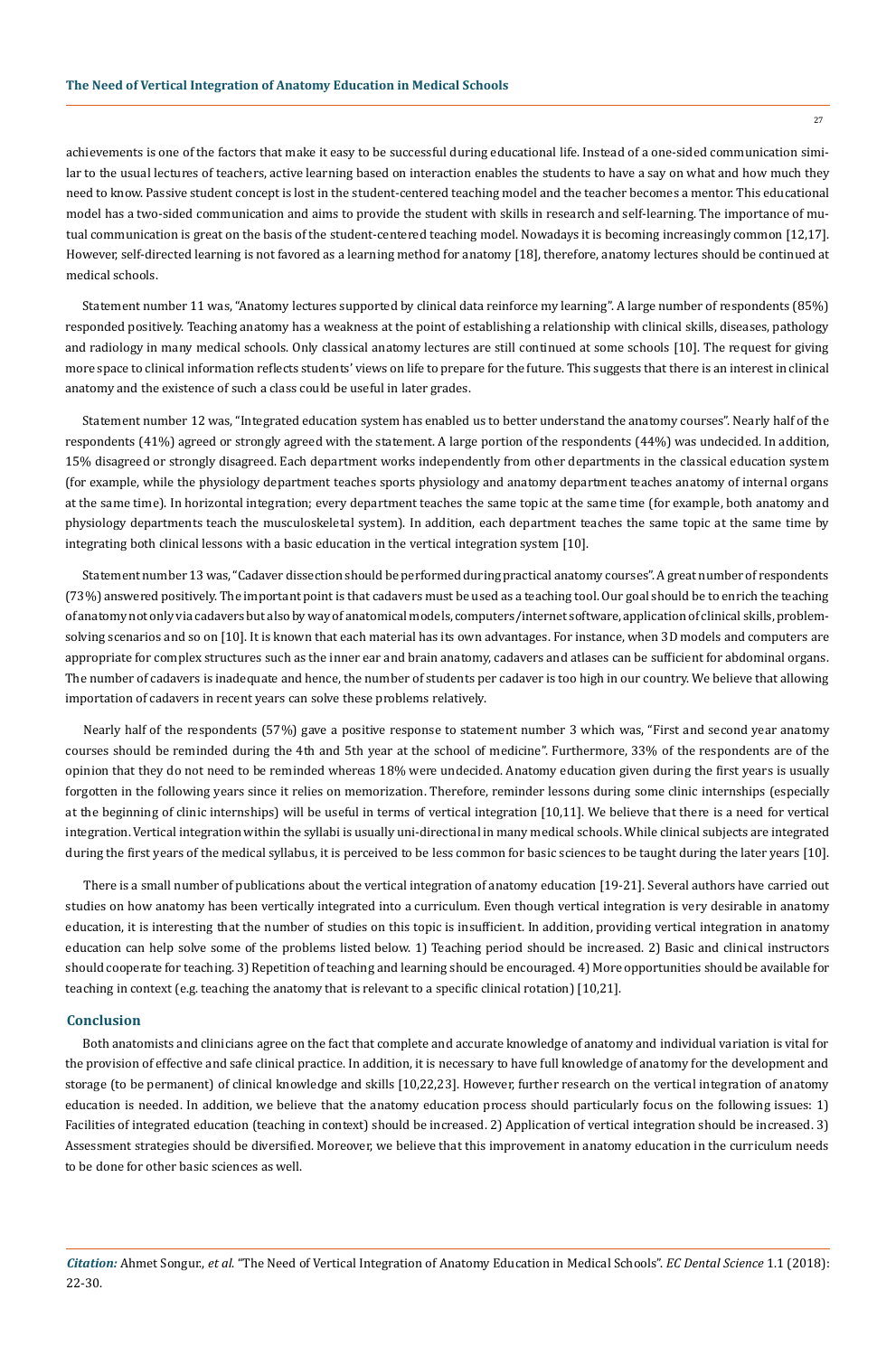$28$ 

Our goal is to provide a standard education that provides the minimum requirements without uniform medicine and anatomy education. Departments should be able to add their own special training topics, methods, learning outcomes with going beyond the standard curriculum. Establishing specific standards in medical education is a necessity because it makes it possible to evaluate the training program and carry out comparisons between institutions. Establishing such standards also ensures quality training, development, and continuous improvement and it is considered a step [24,25].

Anatomy syllabus in medical schools is taken into account in the preparation of this guide and determination of its content. "Student Study Guide" has been applied at some medical schools in our country and around the world. Examination and consideration of its samples will be important for developing specific standards in medical education. This approach may be an effective way to provide a certain amount of standardization in different educational models applied at different medical schools. However, lack of knowledge in anatomy assessment methods reduces learning anatomy. Anatomy knowledge is assessed mainly by multiple-choice questions with an ever increasing rate at many medical schools [10,13]. Diversification and enrichment of the assessment system will develop not only the knowledge of students but also their ability to analyze the information. Choosing such assessment methods will strengthen the learning of anatomy.

## **Acknowledgments**

The authors of this paper indicated in the title made substantial contributions to the following tasks of research: initial conception and design (A.S., S.E., Y.G.); administrative, technical or material support (A.S., S.E., Y.G., Y.G., O.T.); acquisition of data (A.S., S.E., Y.G., Y.G., O.T.); laboratory analysis and interpretation of data (A.S., S.E., Y.G.); drafting of the manuscript (A.S., S.E., Y.G., Y.G., O.T.); critical revision of the manuscript for important intellectual content (A.S., S.E., Y.G., Y.G., O.T.). The views expressed herein are those of the authors and not necessarily their institutions or sources of support.

## **Conflict of Interest**

The authors declare that there are no conflicts of interest.

# **Bibliography**

- 1. Odabasi O., *et al*. "Undergraduate medical education in Turkey-2010". *Turkish Archives of Pediatrics* 46 (2011): 331-336.
- 2. Griffioen FMM., *et al*. "General plan anatomy. Objectives of the teaching of anatomy/embryology in medical curricula in the Netherlands". *European Journal of Morphology* 37 (1999): 288-325.
- 3. [Kilroy D and Driscoll P. "Determination of required anatomical knowledge for clinical practice in emergency medicine: national cur](https://www.ncbi.nlm.nih.gov/pubmed/16921081)[riculum planning using a modified Delphi technique".](https://www.ncbi.nlm.nih.gov/pubmed/16921081) *Emergency Medicine Journal* 23.9 (2006): 693-696.
- 4. Educational Affairs Committee AA of CA. "A clinical anatomy curriculum for the medical student of the 21<sup>st</sup> century: gross anatomy". *[Clinical Anatomy](https://www.ncbi.nlm.nih.gov/pubmed/8720783)* 9.2 (1996): 71-99.
- 5. Educational Affairs Committee AA of CA (AACA). "A clinical anatomy curriculum for the medical student of the 21<sup>st</sup> century: developmental anatomy". *[Clinical Anatomy](https://www.ncbi.nlm.nih.gov/pubmed/10617885)* 13.1 (2000): 17-35.
- 6. Moxham BJ., *et al*[. "An approach toward the development of core syllabuses for the anatomical sciences".](https://www.ncbi.nlm.nih.gov/pubmed/24740896) *Anatomical Sciences Education* [7.4 \(2014\): 302-311.](https://www.ncbi.nlm.nih.gov/pubmed/24740896)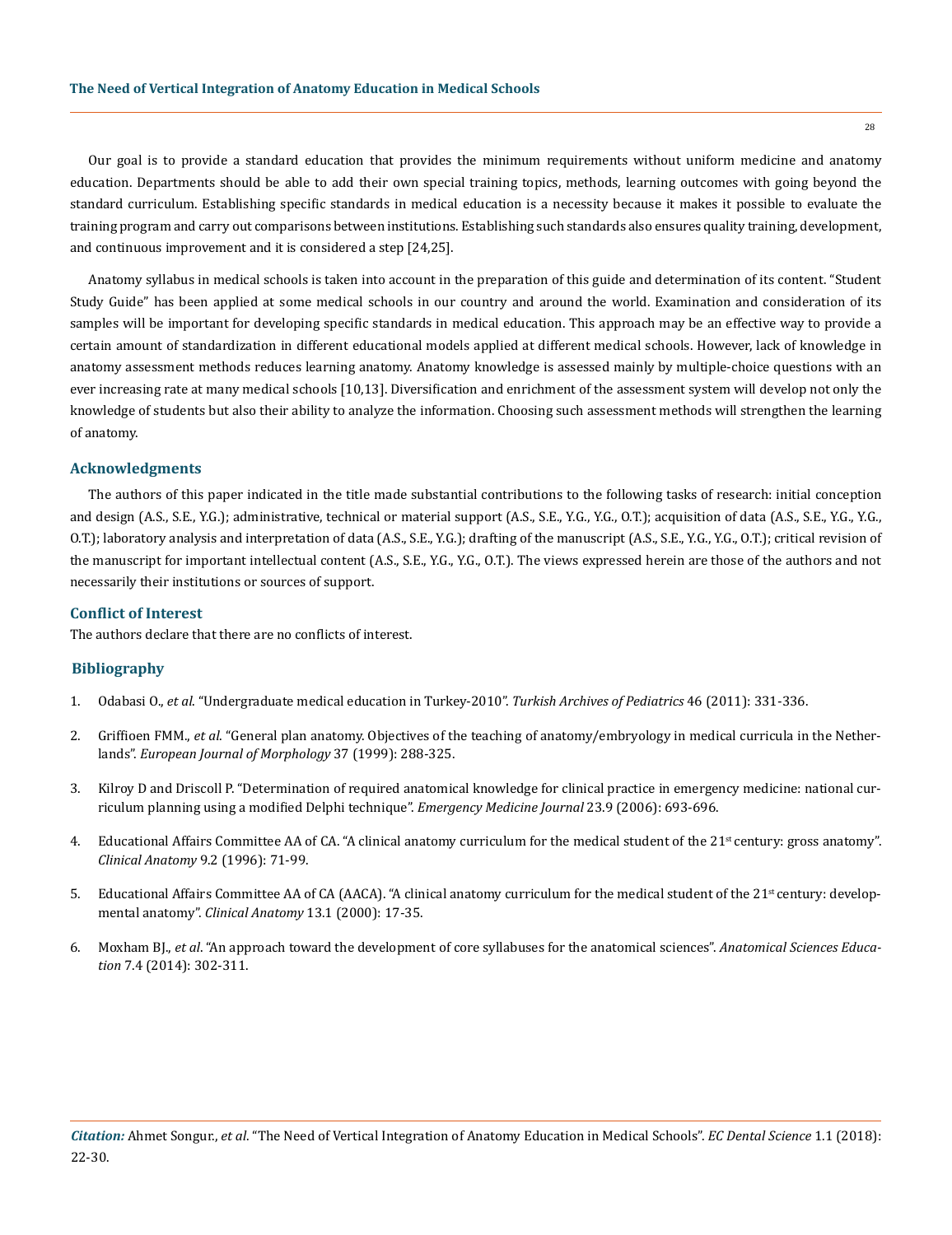- 7. Swamy M., *et al*[. "A Delphi consensus study to identify current clinically most valuable orthopaedic anatomy components for teaching](https://www.ncbi.nlm.nih.gov/pmc/articles/PMC4287337/)  medical students". *[BMC Medical Education](https://www.ncbi.nlm.nih.gov/pmc/articles/PMC4287337/)* 14 (2014): 230.
- 8. Tubbs RS., *et al*[. "The development of a core syllabus for the teaching of head and neck anatomy to medical students".](https://www.ncbi.nlm.nih.gov/pubmed/24453104) *Clinical Anatomy* [27.3 \(2014\): 321-330.](https://www.ncbi.nlm.nih.gov/pubmed/24453104)
- 9. [Drake RL. "Anatomy education in a changing medical curriculum".](https://www.ncbi.nlm.nih.gov/pubmed/9556023) *Anatomical Record* 253.1 (1998): 28-31.
- 10. Bergman EM., *et al*[. "Why don't they know enough about anatomy? A narrative review".](https://www.ncbi.nlm.nih.gov/pubmed/21355704) *Medical Teacher* 33.5 (2011): 403-409.
- 11. Orsbon CP., *et al*[. "Physician opinions about an anatomy core curriculum: A case for medical imaging and vertical integration".](https://www.ncbi.nlm.nih.gov/pubmed/24022941) *Ana[tomical Sciences Education](https://www.ncbi.nlm.nih.gov/pubmed/24022941)* 7.4 (2014): 251-261.
- 12. Turan-Özdemir S., *et al*. "Medical students' opinions on anatomy practical's: A questionnaire sample". *Journal of Uludağ University Medical Faculty (Turkish)* 27 (2001): 1-8.
- 13. Brenner E., *et al*. "Assessment in anatomy". *[European Journal of Anatomy](https://www.researchgate.net/publication/272748570_Assessment_in_anatomy)* 19.1 (2015): 105-124.
- 14. [Monkhouse WS. "Anatomy and the medical school curriculum".](https://www.thelancet.com/journals/lancet/article/PII0140-6736(92)92695-C/abstract?code=lancet-site) *Lancet* 340.8823 (1992): 834-835.
- 15. [Monkhouse WS and Farrell TB. "Tomorrow's doctors: Today's mistakes?"](https://www.ncbi.nlm.nih.gov/pubmed/10089040) *Clinical Anatomy* 12.2 (1999): 131-134.
- 16. Singh R., *et al*[. "Is the decline of human anatomy hazardous to medical education/profession?-A review".](https://www.ncbi.nlm.nih.gov/pubmed/26092167) *Surgical and Radiologic Anatomy* [37.10 \(2015\): 1257-1265.](https://www.ncbi.nlm.nih.gov/pubmed/26092167)
- 17. Bayley T. "Learning Principles in Teaching and Training Techniques for Hospital Doctors". Bayley T and D editors. Oxon: M. Radcliffe Medical Press (1998).
- 18. Murphy KP., *et al*[. "Medical student knowledge regarding radiology before and after a radiological anatomy module: implications for](https://www.ncbi.nlm.nih.gov/pubmed/25107581)  [vertical integration and self-directed learning".](https://www.ncbi.nlm.nih.gov/pubmed/25107581) *Insights Imaging* 5.5 (2014): 629-634.
- 19. Abu-Hijleh MF., *et al*[. "Integrating applied anatomy in surgical clerkship in a problem-based learning curriculum".](https://www.ncbi.nlm.nih.gov/pubmed/15580344) *Surgical and Radiologic Anatomy* [27.2 \(2005\): 152-157.](https://www.ncbi.nlm.nih.gov/pubmed/15580344)
- 20. [Evans DJR and Watt DJ. "Provision of anatomical teaching in a new British medical school: getting the right mix".](https://www.ncbi.nlm.nih.gov/pubmed/15898082) *Anatomical Record [Part B The New Anatomist](https://www.ncbi.nlm.nih.gov/pubmed/15898082)* 284.1 (2005): 22-27.
- 21. [Waterston SW and Stewart IJ. "Survey of clinicians' attitudes to the anatomical teaching and knowledge of medical students".](https://www.ncbi.nlm.nih.gov/pubmed/15971223) *Clinical Anatomy* [18.5 \(2005\): 380-384.](https://www.ncbi.nlm.nih.gov/pubmed/15971223)
- 22. Fasel JHD., *et al*[. "A survival strategy for anatomy".](https://www.ncbi.nlm.nih.gov/pubmed/15733715) *Lancet* 365.9461 (2005): 754.
- 23. [Raftery AE and Dean N. "Variable selection for model-based clustering".](https://www.stat.washington.edu/raftery/Research/PDF/dean2006.pdf) *Journal of the American Statistical Association* 101 (2006): [168-178.](https://www.stat.washington.edu/raftery/Research/PDF/dean2006.pdf)
- 24. [Leinster S. "Standards in medical education in the European Union".](https://www.ncbi.nlm.nih.gov/pubmed/14522673) *Medical Teacher* 25.5 (2003): 507-509.